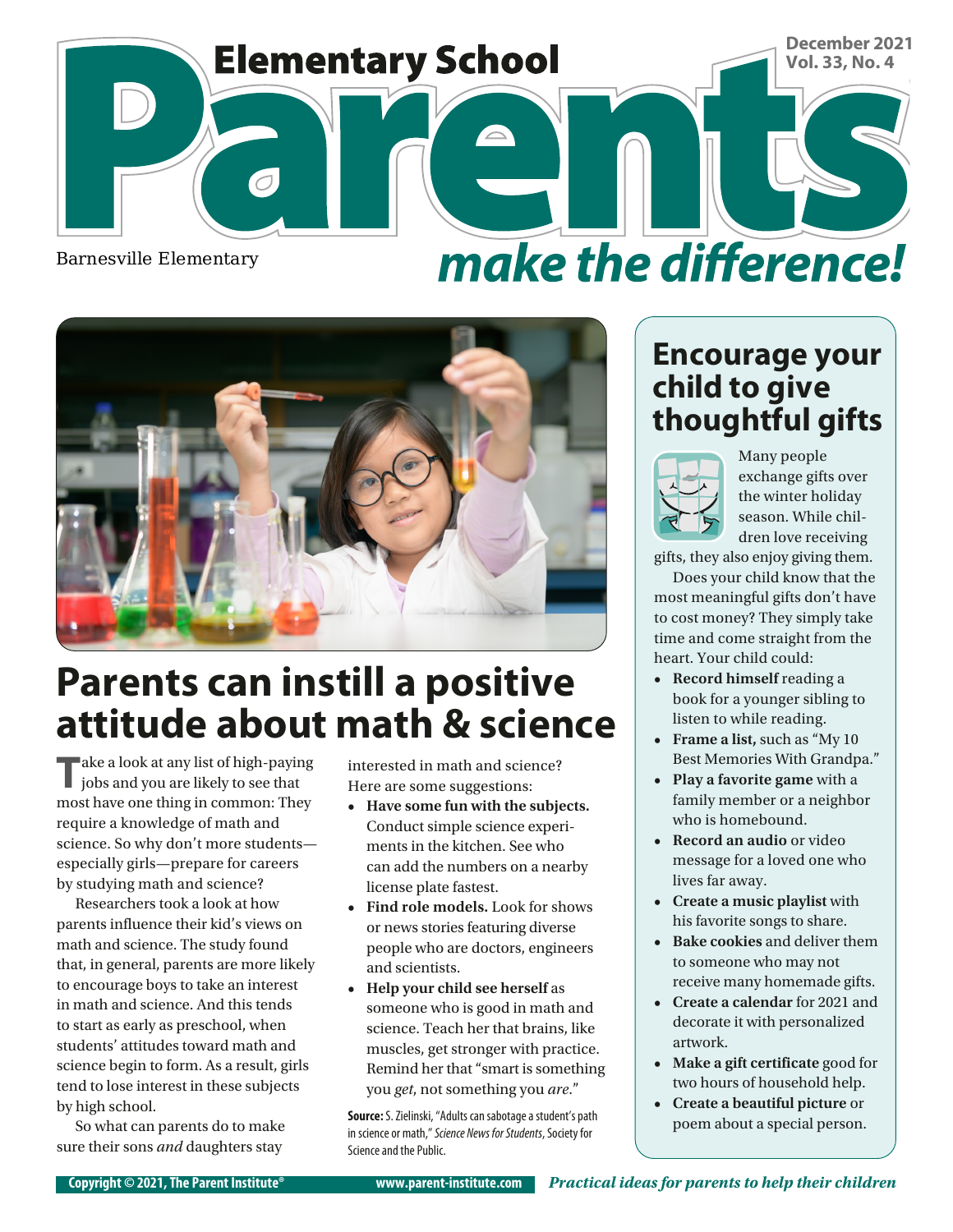## **Midyear is the perfect time to review your child's attendance**



of the school year is approaching. It's time for a mid-year checkup on your child's

attendance.

It's no surprise that student absences have increased since the pandemic. However, when students miss too much school they are at risk academically. Here's what researchers have found:

- **• School absences add up.** When students aren't in class, they miss out on valuable learning.
- **• Missing school** becomes a habit. Students who miss a lot of school in kindergarten are still frequently absent in fifth grade.
- **• There is a clear relationship** between early attendance and later achievement. Kids who attend

classes regularly in the early grades are still doing well in secondary school—and they are more likely to graduate from high school. How many days of school has your child missed this year? If you're unsure, contact the school to find out. It's not too late to get back on track so he can have a successful school year—and school career.

**Source:** "Attendance Awareness Campaign 2021," Attendance Works.

**"Students are at academic risk if they miss 10 percent or more of the school year, or about 18 days a year."**

*—Attendance Works*

### **Keep your elementary schooler motivated with these strategies**



You don't just want your child to learn. You want your child to *want* to learn! Motivation is part

of being a successful student. Here are strategies that can motivate your child to do his best:

- **• Stay engaged.** When parents are involved in education, kids do better in school. Talk about school, monitor study time and communicate with the teacher regularly.
- **• Have a positive attitude.** Let your child know you believe he can succeed in school. And if he struggles, work with the teacher to find solutions.
- **• Promote independence.** Give your child age-appropriate freedoms. Let him choose between

two places to study, or whether to do homework before or after dinner, for example.

- **• Correct mistakes** in a positive way. Don't say, "You seem to struggle with spelling." Try, "You spelled everything right except these two words! I bet you can learn them with practice."
- **• Give specific compliments.** Don't say, "I like your handwriting." It's better to say, "Your report is written so neatly. I can tell that you really took your time."
- **• Add more to learning.** Let school lessons spark *your* imagination. Visit educational websites with your child. Take a trip to the state capital, plant a window garden or calculate distances between points on map together.

#### **Are you teaching and practicing**  The halfway point classes regularly in the early grades **listening skills?**



The most important part of communication isn't talking—it's *listening*. And listening skills are crucial for your child's

success in school.

Answer *yes* or *no* to the questions below to see if you are showing your child how to become a good listener:

**\_\_\_1. Do you try to give** your child your undivided attention when she's talking? If you're busy, say, "I'd love to talk about this after I cook dinner."

**\_\_\_2. Are you patient** when you listen? Sometimes, it may take a while for your child to actually say what she wants to say.

**\_\_\_3. Do you avoid interrupting** your child when she is talking and ask her not to interrupt you?

**\_\_\_4. Do you "listen"** to your child's behavior? A child who is acting up is communicating a need.

**\_\_\_5. Do you avoid chiming in** with the "right" answer? Instead, listen as she thinks through what to do.

**How well are you doing?**  Mostly *yes* answers mean you're teaching your child how to listen. For each *no* answer, try that idea.



Practical Ideas for Parents to Help Their Children. ISSN: 1523-1275

For subscription information call or write: The Parent Institute, 1-800-756-5525, P.O. Box 7474, Fairfax Station, VA 22039-7474. Fax: 1-800-216-3667.

Or visit: www.parent-institute.com.

Published monthly September through May. Copyright © 2021, The Parent Institute, a division of PaperClip Media, Inc., an independent, private agency. Equal opportunity employer.

Publisher: Doris McLaughlin. Publisher Emeritus: John H. Wherry, Ed.D. Editor: Rebecca Hasty Miyares.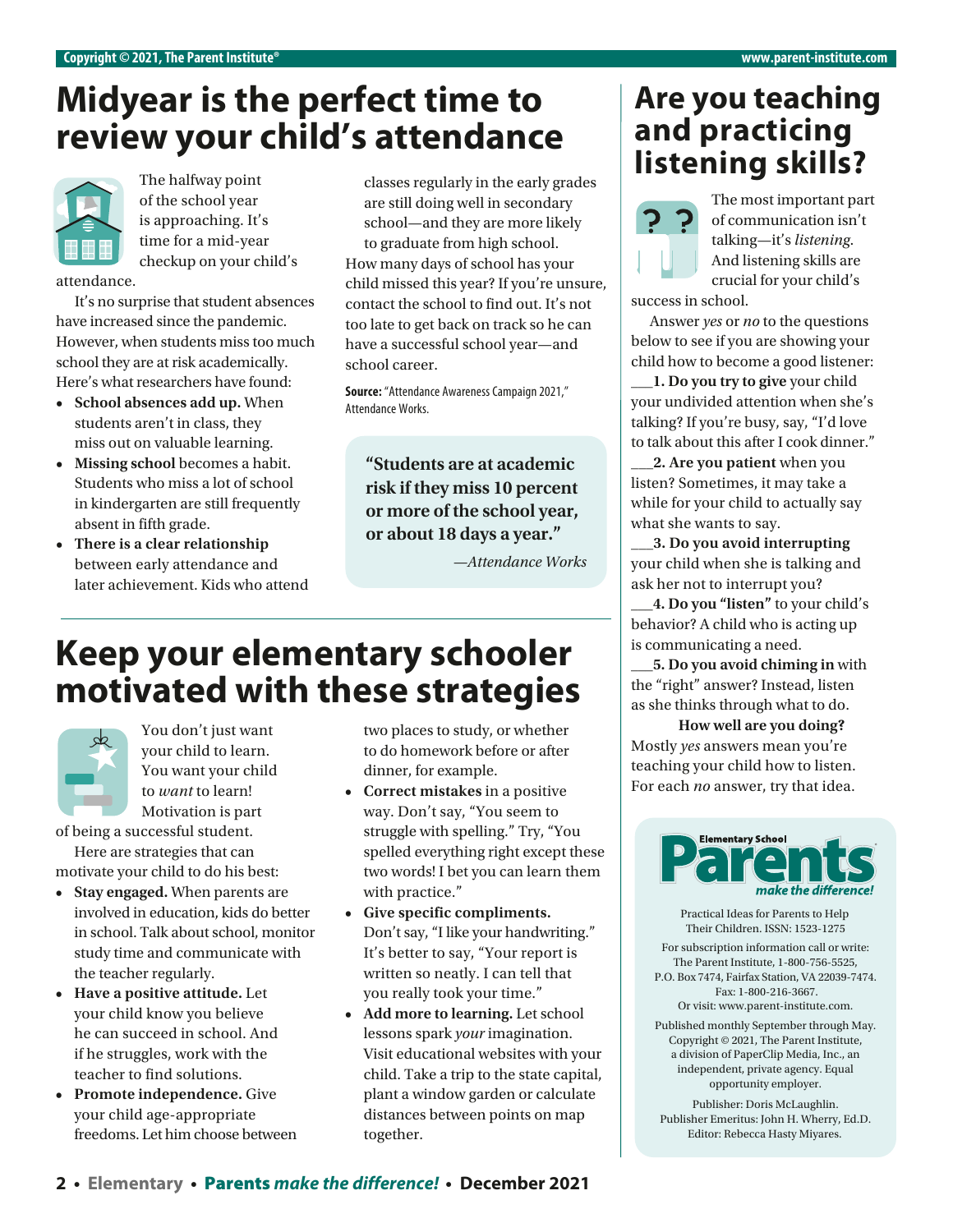## **A five-step process can help your child make better decisions**



Want your child to make more responsible decisions? Encourage her to rely on this five-step process whenever she's

faced with a dilemma:

- **1. Assess the situation.** Your child can't make a wise decision if the issue at hand seems murky. So remind her to clearly defne it by asking herself, "What's the main thing I'm concerned about?"
- **2. Explore her options.** What are some ways your child could handle the problem? Have her make a mental list, then narrow it down to the three most sensible choices. This list-making step is critical

because it illustrates that there are usually several options for solving a problem.

- **3. Consider the disadvantages.**  Have your child think about the cons of each of her top three ideas. If a certain option has a particularly negative consequence, this is a good time to rule out that option.
- **4. Consider the advantages.** Now ask your child to fgure out the pros of her top choices. Does one option have major advantages over others? Then that may be the winner.
- **5. Decide on a solution.** Now that she's weighed the pros and cons of each possible option, your child can make her decision with confdence.

### **Boost reading comprehension and writing skills with summaries**



Elementary school assignments often involve reading something—a passage on a worksheet or a few pages in a library

book. One way to make sure your child understands what she has read is to have her write a summary.

One night, after your child has finished her reading, tell her you'd like to find out what it was about and what she learned. Ask her to write down the most important points in her own words.

Your child may need to go back and read the material again. When she knows she has to write about it, she'll read more carefully. She'll think more as she reads.

After your child writes her summary, give her this set of questions to help her write more complete summaries in the future:

- **• Who** are the characters or people involved? Suggest that she write about each person and what's important about each one.
- **• What** did the characters do? Your child should write down the plot in her own words.
- **• Where** did the story take place? Have your child describe the setting in some detail.
- **• When** did the events take place? Your child should give the time span of the action.
- **• Why** did things occur as they did? Have her explain why the characters behaved the way they did.

Once your child gets the hang of writing summaries after reading school material, she will soon reap the benefits. Not only will she have a much better understanding of what she reads, she will improve her writing skills as well!

Q: **My fifth-grade son is doing well in school, but he is driving me crazy at home. He zones out when I'm speaking to him and seems to take great pleasure in annoying me. Why is he trying so hard to upset me?**

#### **Ouestions & Answers**

A: It's great that your child is doing well in school. But home environment plays a big role in academic success, so it's important to deal with his frustrating behavior in positive ways.

As difficult as it might be to believe, there's a good chance your child isn't trying to upset you. In fact, it's possible his behavior isn't about you at all.

Some psychologists believe there are two kinds of parents:

- **1. Positive thinkers**. These parents feel their children are basically good. When their kids "zone out," they chalk it up to distraction, not misbehavior. Positive thinkers are also likely to be calm when faced with annoying behavior.
- **2. Negative thinkers**. These parents see their children's frustrating behavior as disrespectful. Worse, they believe it's targeted at them, so they're likely to react angrily. Which kind of parent are you? If you see *every* instance of annoying behavior as a direct insult, you're likely to be angry and to assume your child is trying to upset you.

Instead, try not to take your child's behavior so personally. Acknowledge that many unwanted behaviors are normal for kids this age. Remain calm, share a laugh and ignore those eye rolls and bored looks.